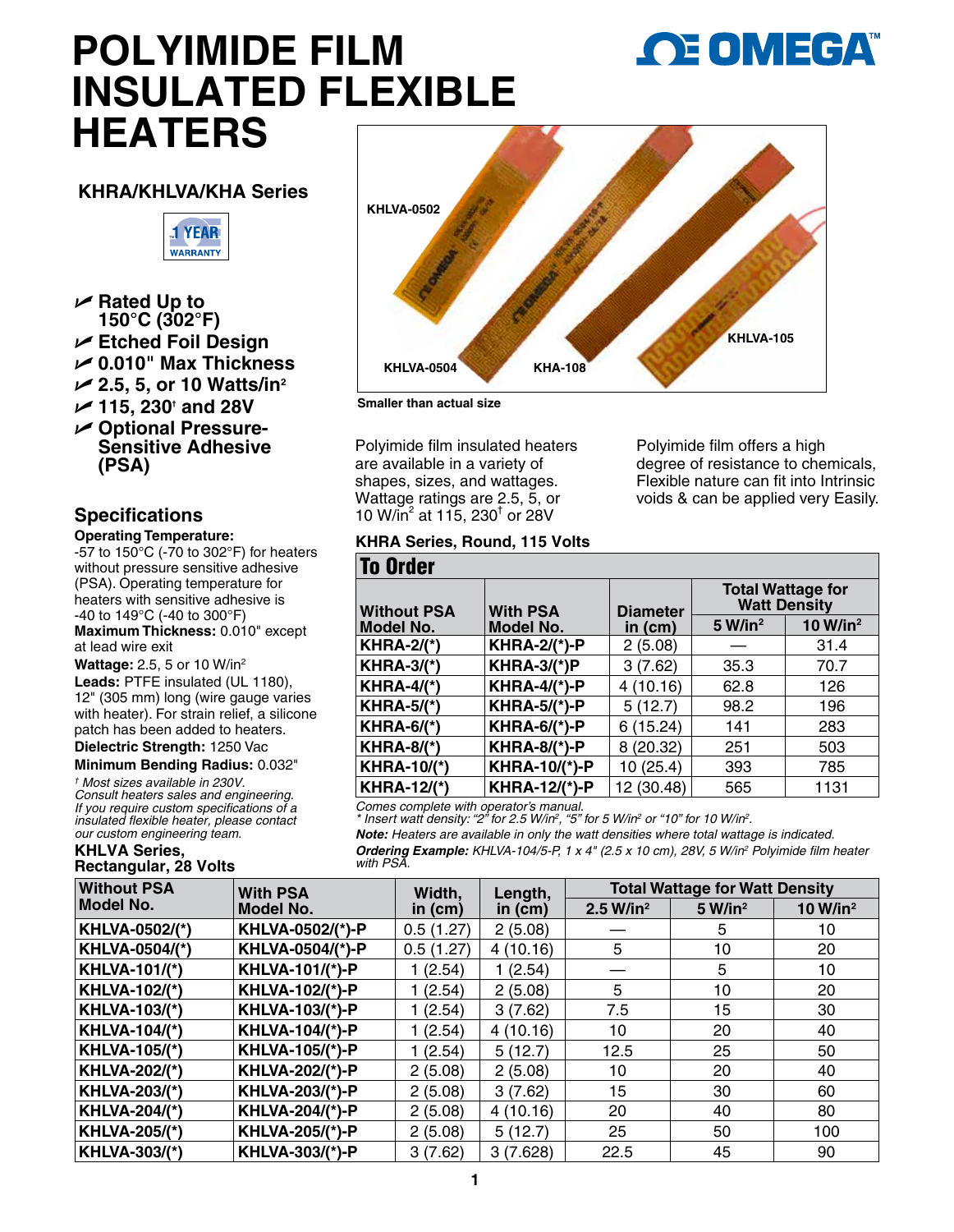|  | KHA Series, Rectangular, 115 Volts |  |
|--|------------------------------------|--|
|--|------------------------------------|--|

| <b>To Order</b>    |                  |            |            |                                       |                      |  |
|--------------------|------------------|------------|------------|---------------------------------------|----------------------|--|
| <b>Without PSA</b> | <b>With PSA</b>  | Width,     | Length,    | <b>Total Wattage for Watt Density</b> |                      |  |
| Model No.          | <b>Model No.</b> | in $(cm)$  | in $(cm)$  | 5 W/in <sup>2</sup>                   | 10 W/in <sup>2</sup> |  |
|                    | KHA-102/(*)-P    | 1(2.54)    | 2(5.08)    |                                       | 30                   |  |
| KHA-103/(*)        | KHA-103/(*)-P    | 1(2.54)    | 3(7.62)    |                                       | 30                   |  |
| KHA-104/(*)        | KHA-104/(*)-P    | 1(2.54)    | 4(10.16)   | 20                                    | 40                   |  |
| KHA-105/(*)        | KHA-105/(*)-P    | 1(2.54)    | 5(12.7)    | 25                                    | 50                   |  |
| KHA-106/(*)        | KHA-106/(*)-P    | 1(2.54)    | 6(15.24)   | 30                                    | 60                   |  |
| KHA-108/(*)        | KHA-108/(*)-P    | 1(2.54)    | 8(20.32)   | 40                                    | 80                   |  |
| KHA-110/(*)        | KHA-110/(*)-P    | 1(2.54)    | 10(25.4)   | 50                                    | 100                  |  |
| KHA-112/(*)        | KHA-112/(*)-P    | 1(2.54)    | 12 (30.48) | 60                                    | 120                  |  |
| KHA-202/(*)        | KHA-202/(*)-P    | 2(5.08)    | 2(5.08)    | 20                                    | 40                   |  |
| KHA-203/(*)        | KHA-203/(*)-P    | 2(5.08)    | 3(7.62)    | 30                                    | 60                   |  |
| KHA-204/(*)        | KHA-204/(*)-P    | 2(5.08)    | 4(10.16)   | 40                                    | 80                   |  |
| KHA-205/(*)        | KHA-205/(*)-P    | 2(5.08)    | 5(12.7)    | 50                                    | 100                  |  |
| KHA-206/(*)        | KHA-206/(*)-P    | 2(5.08)    | 6(15.24)   | 60                                    | 120                  |  |
| KHA-208/(*)        | KHA-208/(*)-P    | 2(5.08)    | 8(20.32)   | 80                                    | 160                  |  |
| KHA-210/(*)        | KHA-210/(*)-P    | 2(5.08)    | 10(25.4)   | 100                                   | 200                  |  |
| KHA-212/(*)        | KHA-212/(*)-P    | 2(5.08)    | 12 (30.48) | 120                                   | 240                  |  |
| KHA-303/(*)        | KHA-303/(*)-P    | 3(7.62)    | 3(7.62)    | 45                                    | 90                   |  |
| KHA-304/(*)        | KHA-304/(*)-P    | 3(7.62)    | 4(10.16)   | 60                                    | 120                  |  |
| KHA-305/(*)        | KHA-305/(*)-P    | 3(7.62)    | 5(12.7)    | 75                                    | 150                  |  |
| KHA-306/(*)        | KHA-306/(*)-P    | 3(7.62)    | 6(15.24)   | 90                                    | 180                  |  |
| KHA-308/(*)        | KHA-308/(*)-P    | 3(7.62)    | 8(20.32)   | 120                                   | 240                  |  |
| KHA-310/(*)        | KHA-310/(*)-P    | 3(7.62)    | 10(25.4)   | 150                                   | 300                  |  |
| KHA-312/(*)        | KHA-312/(*)-P    | 3(7.62)    | 12 (30.48) | 180                                   | 360                  |  |
| KHA-404/(*)        | KHA-404/(*)-P    | 4(10.16)   | 4(10.16)   | 80                                    | 160                  |  |
| KHA-405/(*)        | KHA-405/(*)-P    | 4(10.16)   | 5(12.7)    | 100                                   | 200                  |  |
| KHA-406/(*)        | KHA-406/(*)-P    | 4(10.16)   | 6(15.24)   | 120                                   | 240                  |  |
| KHA-408/(*)        | KHA-408/(*)-P    | 4(10.16)   | 8(20.32)   | 160                                   | 320                  |  |
| KHA-410/(*)        | KHA-410/(*)-P    | 4(10.16)   | 10(25.4)   | 200                                   | 400                  |  |
| KHA-412/(*)        | KHA-412/(*)-P    | 4(10.16)   | 12 (30.48) | 240                                   | 480                  |  |
| KHA-505/(*)        | KHA-505/(*)-P    | 5(12.7)    | 5(12.7)    | 125                                   | 250                  |  |
| KHA-506/(*)        | KHA-506/(*)-P    | 5(12.7)    | 6(15.24)   | 150                                   | 300                  |  |
| KHA-508/(*)        | KHA-508/(*)-P    | 5(12.7)    | 8(20.32)   | 200                                   | 400                  |  |
| KHA-510/(*)        | KHA-510/(*)-P    | 5(12.7)    | 10 (25.4)  | 250                                   | 500                  |  |
| KHA-512/(*)        | KHA-512/(*)-P    | 5(12.7)    | 12 (30.48) | 300                                   | 600                  |  |
| KHA-606/(*)        | KHA-606/(*)-P    | 6(15.24)   | 6(15.24)   | 180                                   | 360                  |  |
| KHA-608/(*)        | KHA-608/(*)-P    | 6(15.24)   | 8(20.32)   | 240                                   | 480                  |  |
| KHA-610/(*)        | KHA-610/(*)-P    | 6(15.24)   | 10(25.4)   | 300                                   | 600                  |  |
| KHA-612/(*)        | KHA-612/(*)-P    | 6(15.24)   | 12 (30.48) | 360                                   | 720                  |  |
| KHA-808/(*)        | KHA-808/(*)-P    | 8(20.32)   | 8(20.32)   | 320                                   | 640                  |  |
| KHA-810/(*)        | KHA-810/(*)-P    | 8(20.32)   | 10(25.4)   | 400                                   | 800                  |  |
| KHA-812/(*)        | KHA-812/(*)-P    | 8(20.32)   | 12 (30.48) | 480                                   | 960                  |  |
| KHA-1010/(*)       | KHA-1010/(*)-P   | 10(25.4)   | 10(25.4)   | 500                                   | 1000                 |  |
| KHA-1012/(*)       | KHA-1012/(*)-P   | 10(25.4)   | 12 (30.48) | 600                                   | 1200                 |  |
| KHA-1212/(*)       | KHA-1212/(*)-P   | 12 (30.48) | 12 (30.48) | 720                                   | 1440                 |  |

*Comes complete with operator's manual.*

*\* Insert watt density: "2" for 2.5 W/in2 , "5" for 5 W/in2 or "10" for 10 W/in2 .*

*Note: Heaters are available in only the watt densities where total wattage is indicated.*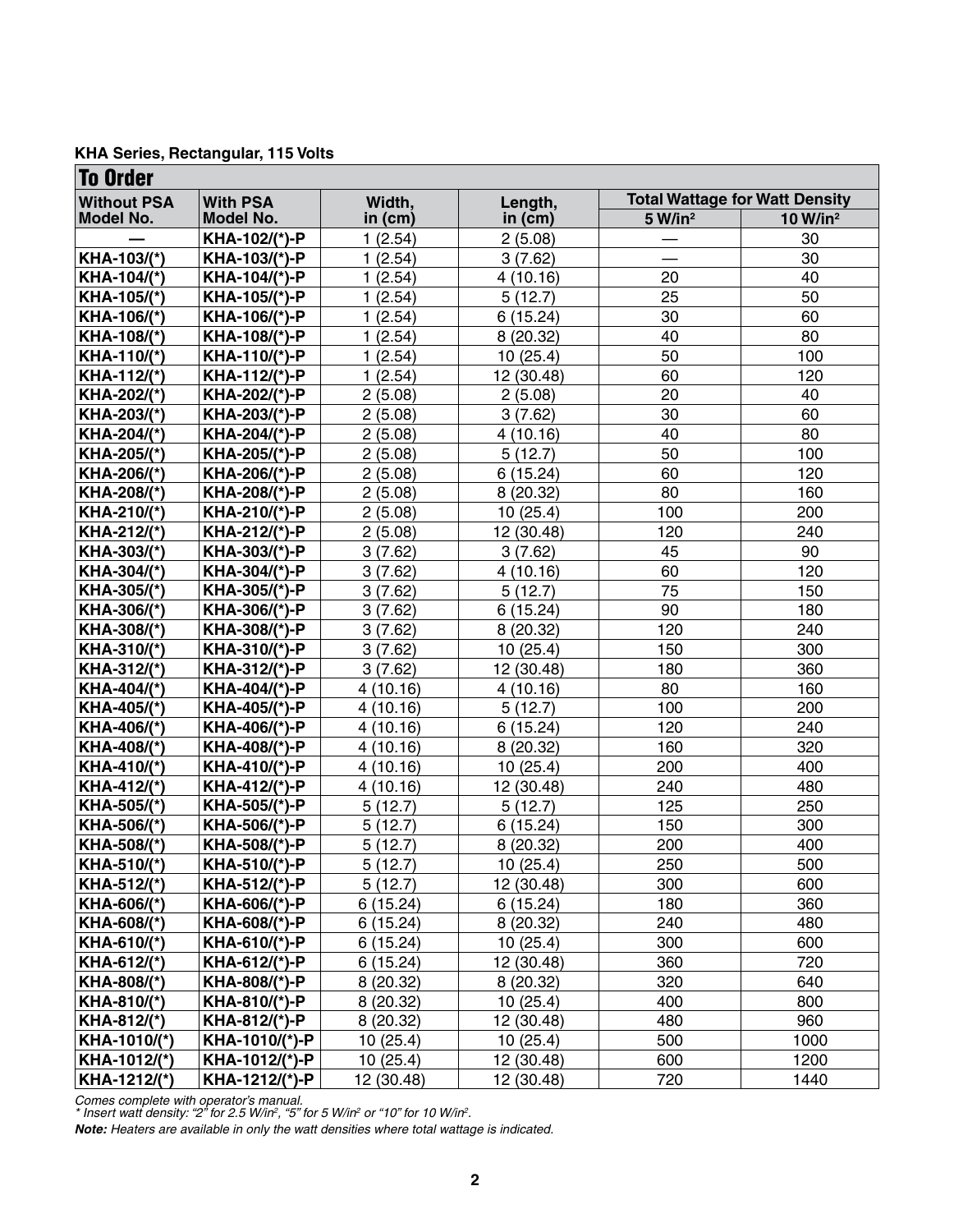